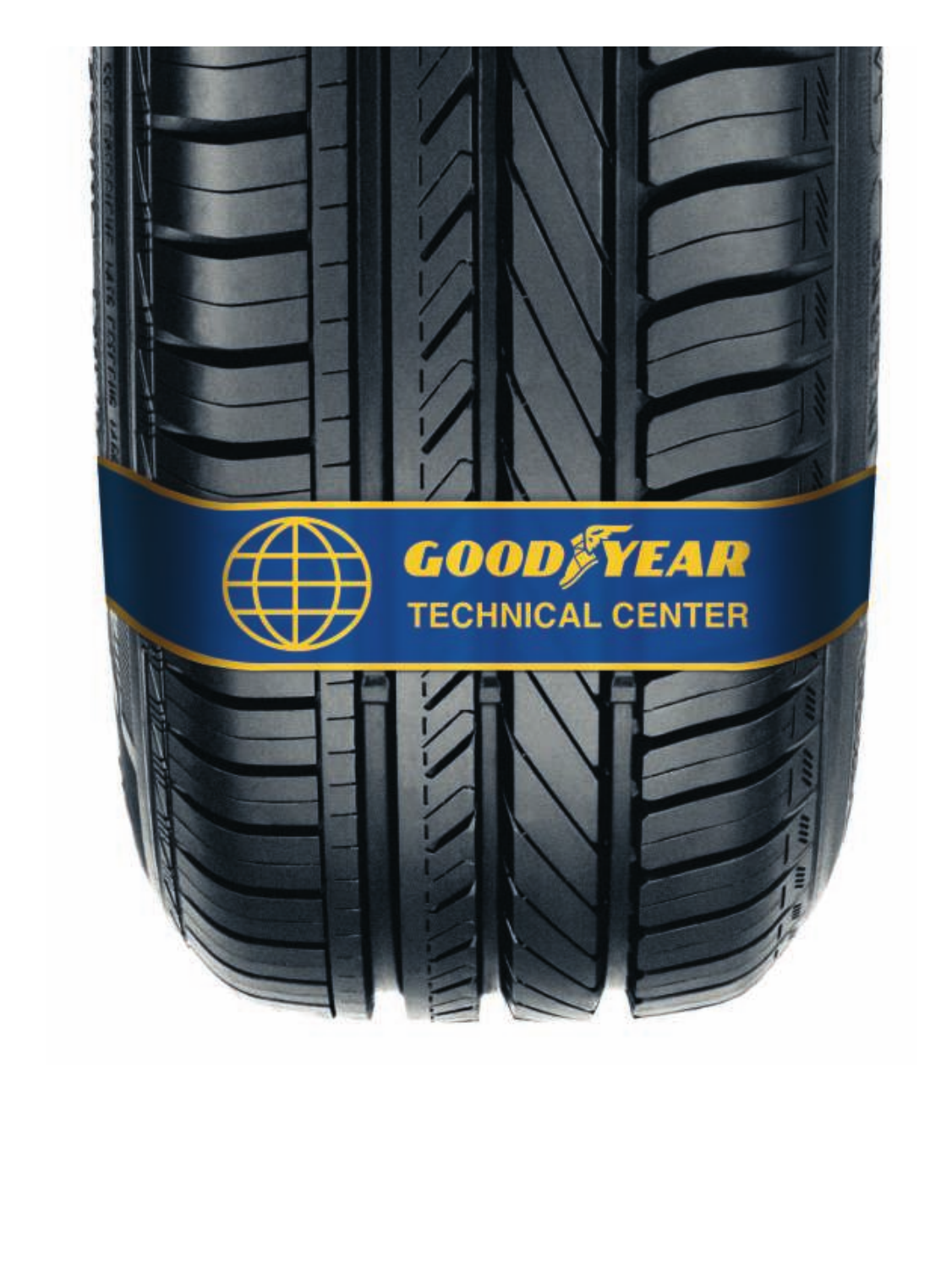# **The Alchemy** of Processes

You can't re-invent the wheel every day, but it's a different story with tyres. That is, if you know a bit about black magic, because in the trial laboratory more than 200 different ingredients go into the final round unit: Resins, oils, carbons—and of course rubber. At Goodyear's Technical Center, experts are constantly working to find the best composition, employing a large measure of creativity. Their sense of organisation needed some honing, and so Porsche Consulting's help was enlisted to introduce a Continuous Improvement Process (CIP) into the development system. Goodyear has been maintaining the CIP itself for a long time now.

E Elmar Brümmer, a John Ashley

 $\equiv$ 

At Goodyear's world headquarters in Akron, Ohio, many things look like they did back in the good old days. This was where Frank and Charles Seiberling, two brothers of German ancestry, founded in 1898 what has become North America's largest tyre manufacturer. Well-kept brick facades signal the company is proud of its tradition. On the way to the executive offices, we walk down wood-paneled corridors on thick carpets reminiscent more of the Plaza Hotel than a modern business enterprise. We pass a large room labeled simply "The World of Goodyear". It contains a model of every one of the company's 100 factories around the world, and the tables holding the models seem to stretch out to the horizon. It's here we start to realise tyres really cover the world—or, depending on your perspective, that the world revolves around tyres. But, one shouldn't be deceived by the apparent tranquility. The escalators carrying employees from the entrance hall to the floors above are called "speed ramps"—and are made of rubber, of course. Fast-paced individuals feel right at home with Joseph M. Gingo, the Chief Technical Officer (CTO) of Goodyear. As an indication of the importance the company attaches to development, just one door separates Gingo's office from that of CEO Robert J. Keegan. This is the home not only of tradition, but also of innovation.

When Goodyear started its—now successful—turnaround program four years ago, it embarked on a fair amount of intercontinental traveling together with Porsche Consulting. For the consultants from Bietigheim, this was a chance to demonstrate their Continuous Improvement Process (CIP) is not only successful for production departments, but also for development, where processes are a little more difficult to see at first. Above all, this was the first contract coming directly from the United States. But, it wasn't so much a contract as a cry for help. Joe Gingo compares the situation for his developers back then with that of ambulance drivers. As he puts it, "They turn on their sirens, push everyone else to the side of the road, and arrive at the site on time. The problem, however, is that everyone else then arrives at their destinations too late. That's what was happening  $\rho$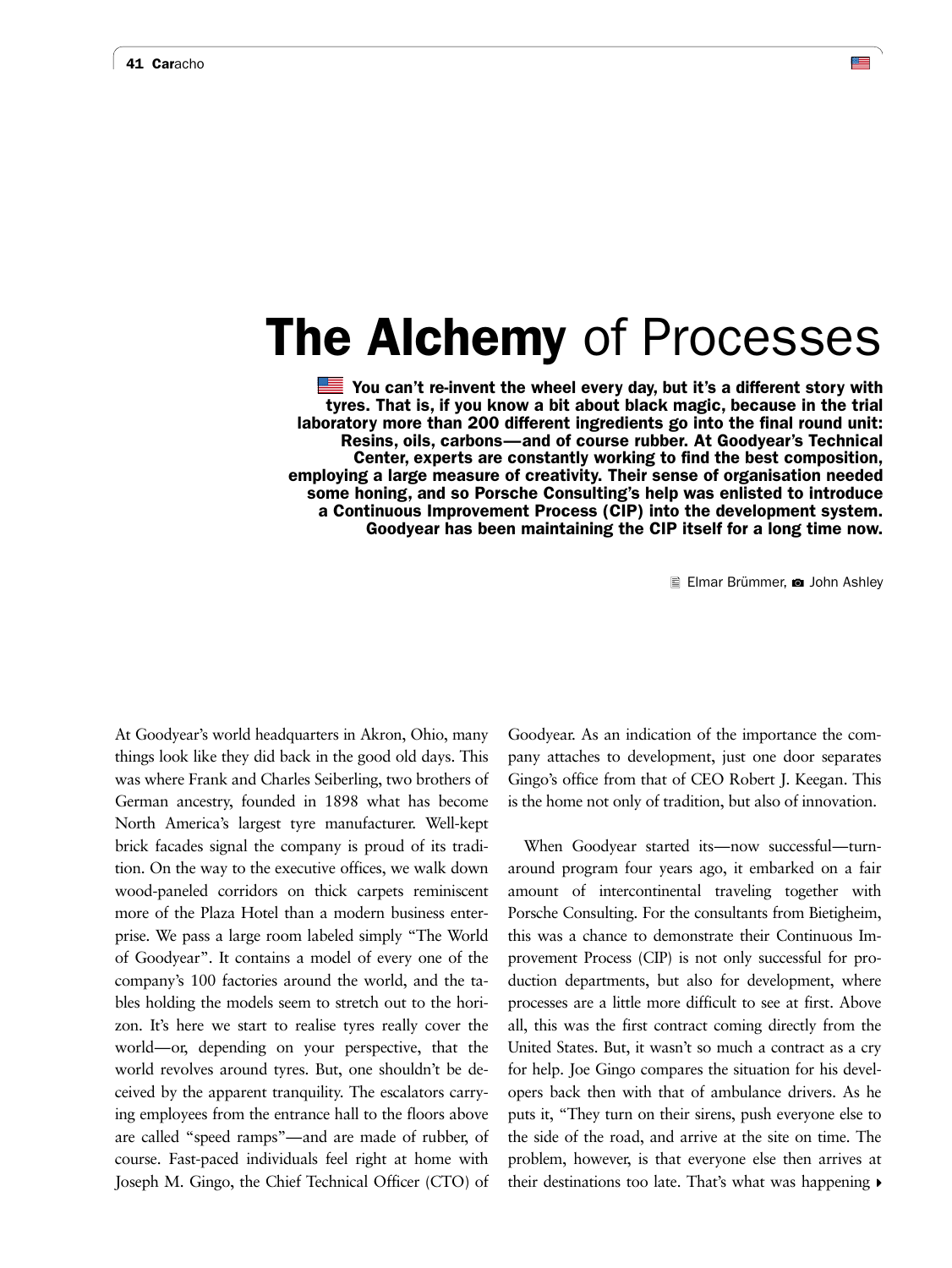

Tradition behind a well-kept brick facade: Goodyear's head office in Akron, Ohio

with our projects too, but that's not the right way for a company to operate. It might work once, or maybe twice, but by the third year at the latest we would have been mired in chaos."

三

The consultants from Germany were hired because they represent expertise and sound systems. In other words, they started with an advance in terms of confidence. Ulrich Guddat and his colleagues Simone Cigada, Arne Petersen, and Darius Khodawandi worked to improve the "grip" of Goodyear's Development Centers in Akron and in Luxembourg, by analysing processes from

a comprehensive perspective, describing them, optimising them, and then establishing them on a CIP foundation. Before the optimisation phase got started, they provided a crystal-clear explanation of the lean development system and its renowned map as the core element of the lean Product Creation Process (PCP). There was nothing gradual about it—the project was completed in a mere 19 weeks. And the results are impressive. The first step of the optimisation phase consisted of holding four CIP workshops focusing on the new Product Creation Process, in order to ensure the map would undergo continuous improvement right after it was drawn up. One of the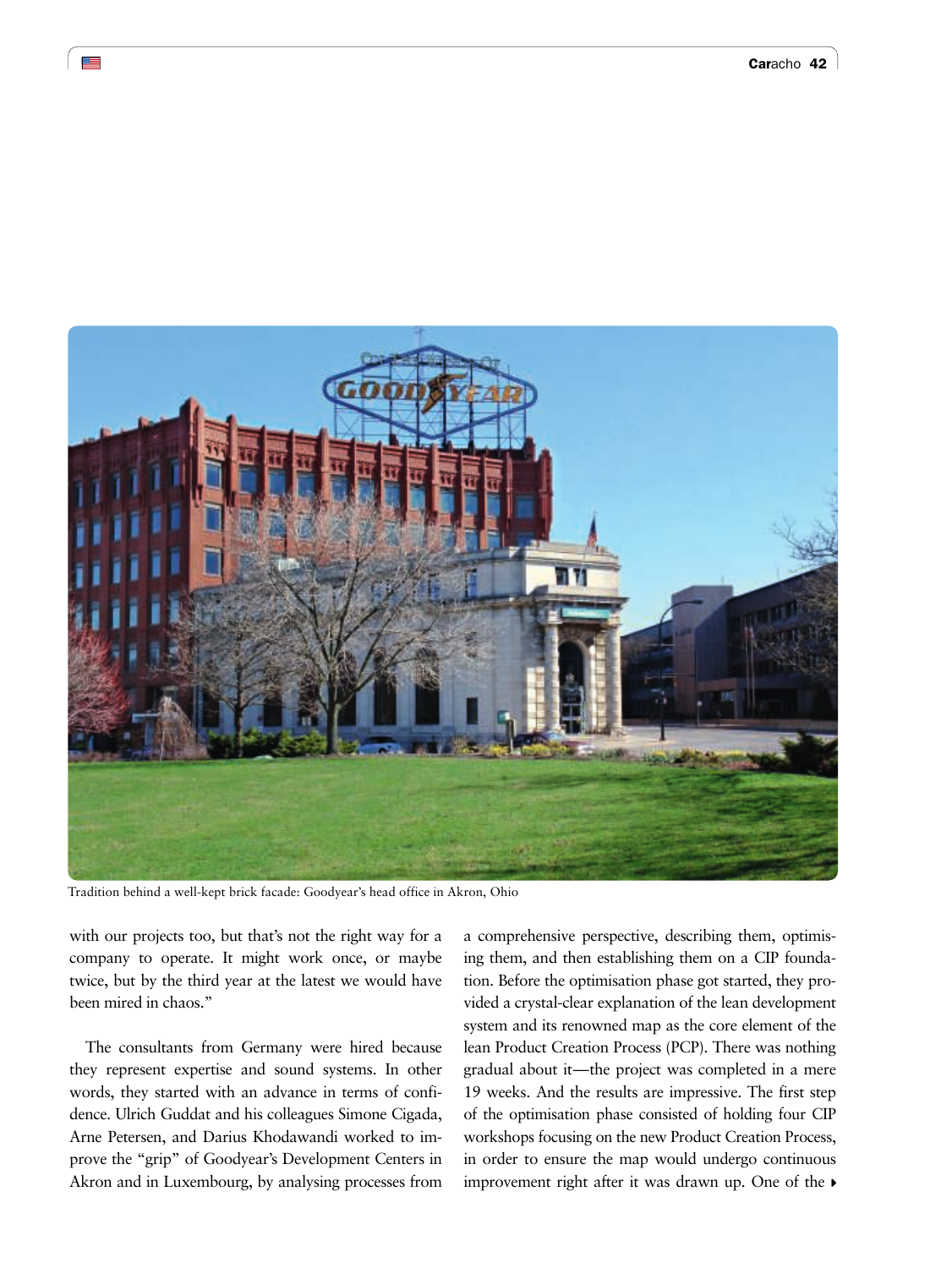

# "A Living System"

*Joseph M. Gingo (62) has worked at Goodyear for over 40 years. Appointed Chief Technical Officer (CTO) in 2003, he is responsible for all development and quality activities.*

# *What led you to Porsche Consulting?*

Joseph M. Gingo: "I got a call from our Technical Center in Luxembourg—'Joe, we've finally found the people you need'. I wasn't just looking for a consulting service, but rather a complete lean development system that would help us take better command of our new products. In order to meet Goodyear's financial turnaround, we had to bring a new tyre onto the market within twelve months – whereas the normal period for this level of complexity would be 18 to 36 months."

#### *Did you manage to do that?*

Gingo: "We did, but we had to tear apart our whole platform and neglect everything else. "

# *What made you look for a solution from Porsche Consulting?*

 $\equiv$ 

Gingo: "I had also spoken with other consulting firms, but Porsche Consulting simply offered us the best option. That's easy to explain, actually. Porsche promised a lean development system that my organisation can really use. A lot of consultants come and say they can help you solve your problems—but they don't give you a system you can use on your own when they're gone. That was the unique selling proposition with Porsche Consulting: 'We'll come, we'll take a look, we'll take care of the problem, we'll give you a system, and we'll go.' I didn't want just any system, though; I wanted a Goodyear system—and that's what we now have."

#### *Didn't you have one before?*

Gingo: "I asked the Porsche consultants to take a look at our previous development process in Europe and North America. They told me that Goodyear didn't really have a global system as such. But together we set one up. And we're enhancing and expanding it on an ongoing basis, until it becomes the ultimate system for the whole company. We are currently working on expanding the processes to Asia and then to Latin America."

#### *How hard was it to set off on this new course?*

Gingo: "To take a company from virtually no process to a lean development system is like staging a cultural revolution. We weren't used to the level of discipline it required. But we accepted it and got used to it. When our people started seeing results, it was easy to convince them. And that's why we'll continue to be successful with it. It's a living system, not a static one."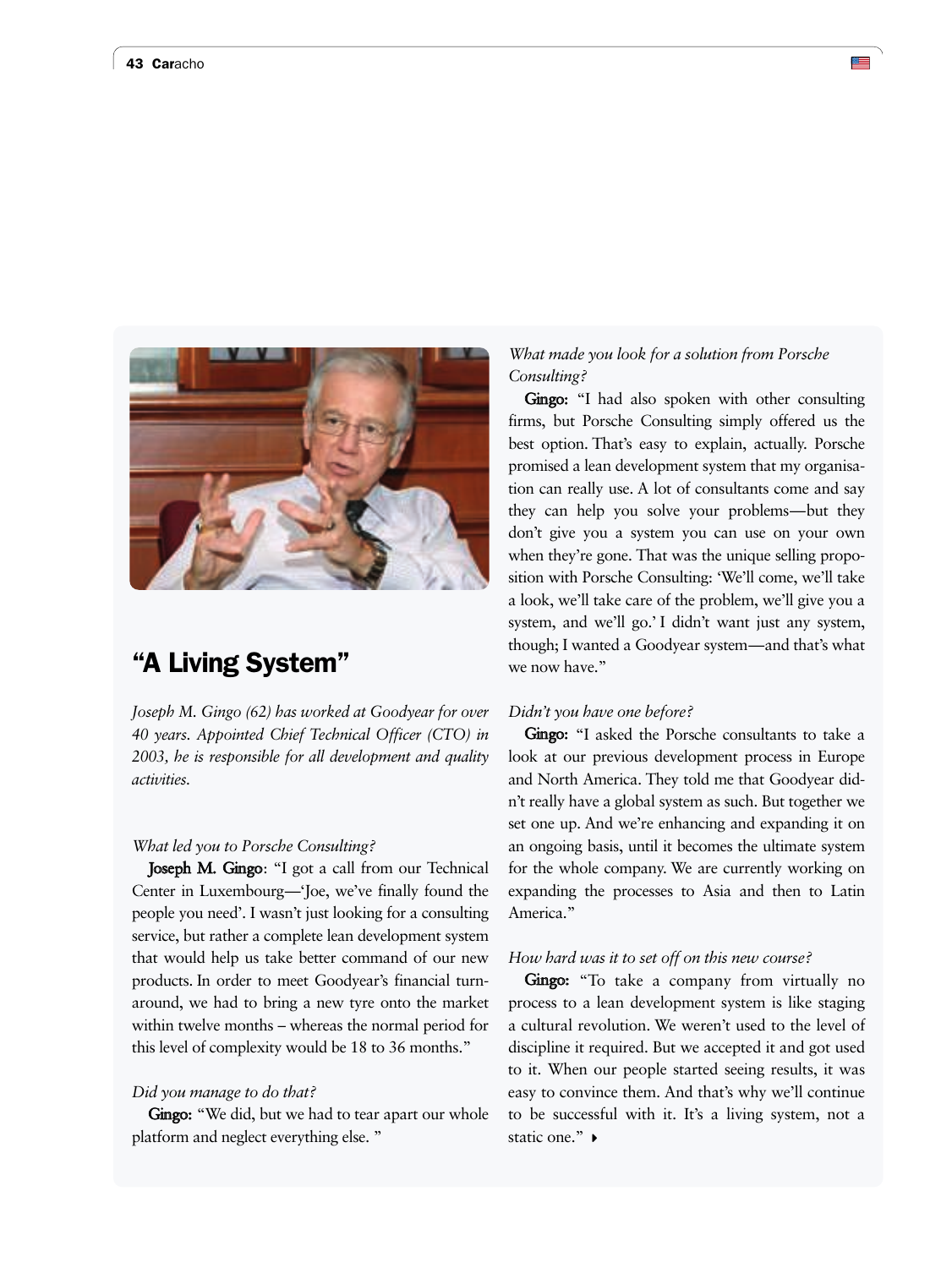*What role do the tools play for you in this new approach?*

E

Gingo: "Goodyear has a long history of using Six Sigma. Let me put it this way: The lean development system concentrates on processes, and Six Sigma concentrates on problems. If I did it again, I'd definitely start with the lean development system…"

# *What do you find special about the Porsche Consulting's approach?*

Gingo: "I'm impressed by how Porsche has westernized the Kaizen principles. I'm familiar with Japanese theories, and I've seen how they're used by companies in Japan. But a lot of companies around the world haven't managed to use them. One cultural difference lies in the fact that you don't even need to explain lean processes to the Japanese anymore, because they've anchored them in their corporate cultures. It's different here. Porsche Consulting has created a systems approach that everyone can understand; and what's more, we can also document and teach this system."

# *Was it hard for you to give them full access to everything?*

Gingo: "If you hire someone for the purpose of achieving certain results, but only show them half the data, then you're only going to get half the results. Transparency is crucial. I enjoyed working together with Porsche Consulting. The people are very open, so our discussions were also open, and consequently very constructive. Neither side concealed anything from the other side. Everyone presented their views of the problems. As a result, we were able to work together to find solutions."

# *What support did you have to give them?*

Gingo: "If you want to introduce a system like this one, you've got to do it from very high up. It has to be clear to everyone from the start that anyone who tries to oppose it will lose. So no one tried to work against it, and no one missed the meetings. The fact that I was present at every meeting set the tone. If Joe thinks this project is important, then it must be important for the whole company. If decision makers don't take the time to follow through, they shouldn't launch their projects in the first place—they'll just end up wasting money."

# *Has this lean way of thinking established itself at Goodyear?*

Gingo: "We're much better at it than we were in the beginning. It's easier for the production department to think along lean lines, but it's completely new for the Research & Development (R&D) community. In the meantime, however, I've got a leadership team that thinks only in lean terms. It has become a part of their vocabulary, in a very natural way—not because they think I want to hear it. Once you taste the success of this development system, you don't want to do anything else. You start looking around to see what other excess baggage you can get rid of. And that was exactly what I wanted, namely processes that increase our efficiency."

# *If you look back at the project, how would you sum it up?*

Gingo: "In all honesty, without Porsche we wouldn't be where we are today. Porsche took us further than our organisation actually wanted to go. Their consultants have experience with other companies; they can do comparisons that show exactly where we stand. We weren't even in a position to do that. And the numbers show that we're on the right track."  $\triangleleft$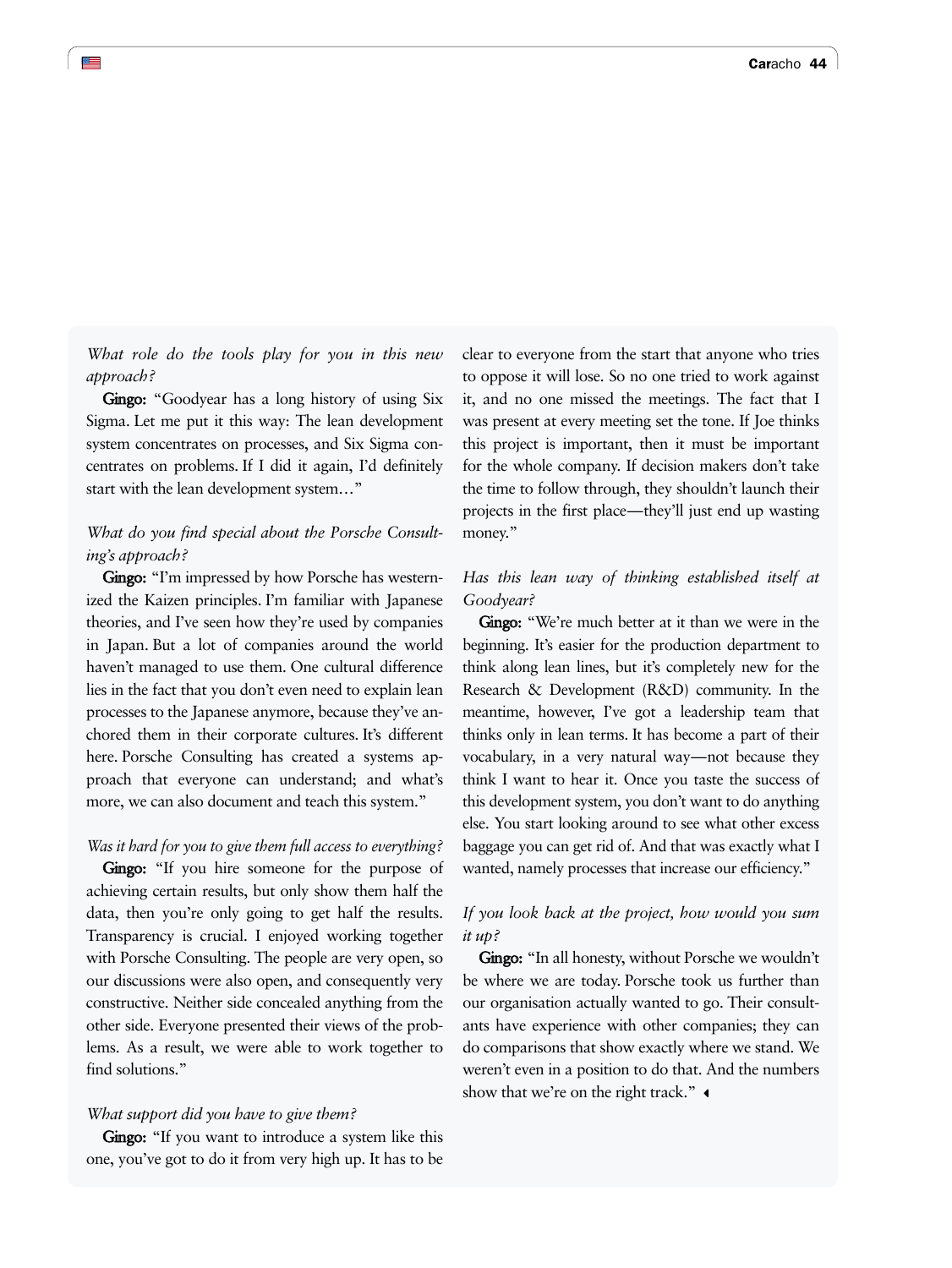

Good momentum on the road to turnaround (from left): Consultant Darius Khodawandi, "Champion" Jim Weissert, Project Manager Ulrich Guddat

four, the testing workshop reduced turnaround times at the development lab by a hefty 56 percent. Expenses dropped by a total of 11 percent. Just one thing, namely the elimination of duplicate test runs in different departments—which hadn't been realised before—brought considerable gains in terms of time and money. For Joseph Gingo, PCP now stands simply for the "Porsche Process". It was not only important to generate clear lines of responsibility, but also to determine who does what in the office, on the test track, and in the plant—and why. A very simple question getting lost in the rush is: What results are the internal customers actually interested in? With a clear sense of values, nothing is important except the essential content of the tests. Whereas the aim used to be to perform as many measurements as possible and as rapidly as possible, the sole objective now is to perform measurements efficiently. This meant doing a full conceptual break by setting priorities again from the

ground up. And, with a standardised throughput time, the process chain becomes more stable. People saw it's better to finish all the test series in an average of three days, than to push through a rush job in a single day while the other jobs that had to be delayed then extend over ten days.

 $\equiv$ 

After the value flow was analysed, the lean Product Creation Process was set up and a project management structure was introduced consisting of trans-departmental teams. The 22 designated coaches for the Continuous Improvement Process (CIP) were trained at the Porsche Academy. Then, the first two 14-day CIP workshops focused on integration and further development for the European and American tyre development personnel. Wasteful elements were quickly identified and subsequently eliminated. For example, many variations of tyre components had accumulated over the years, and too A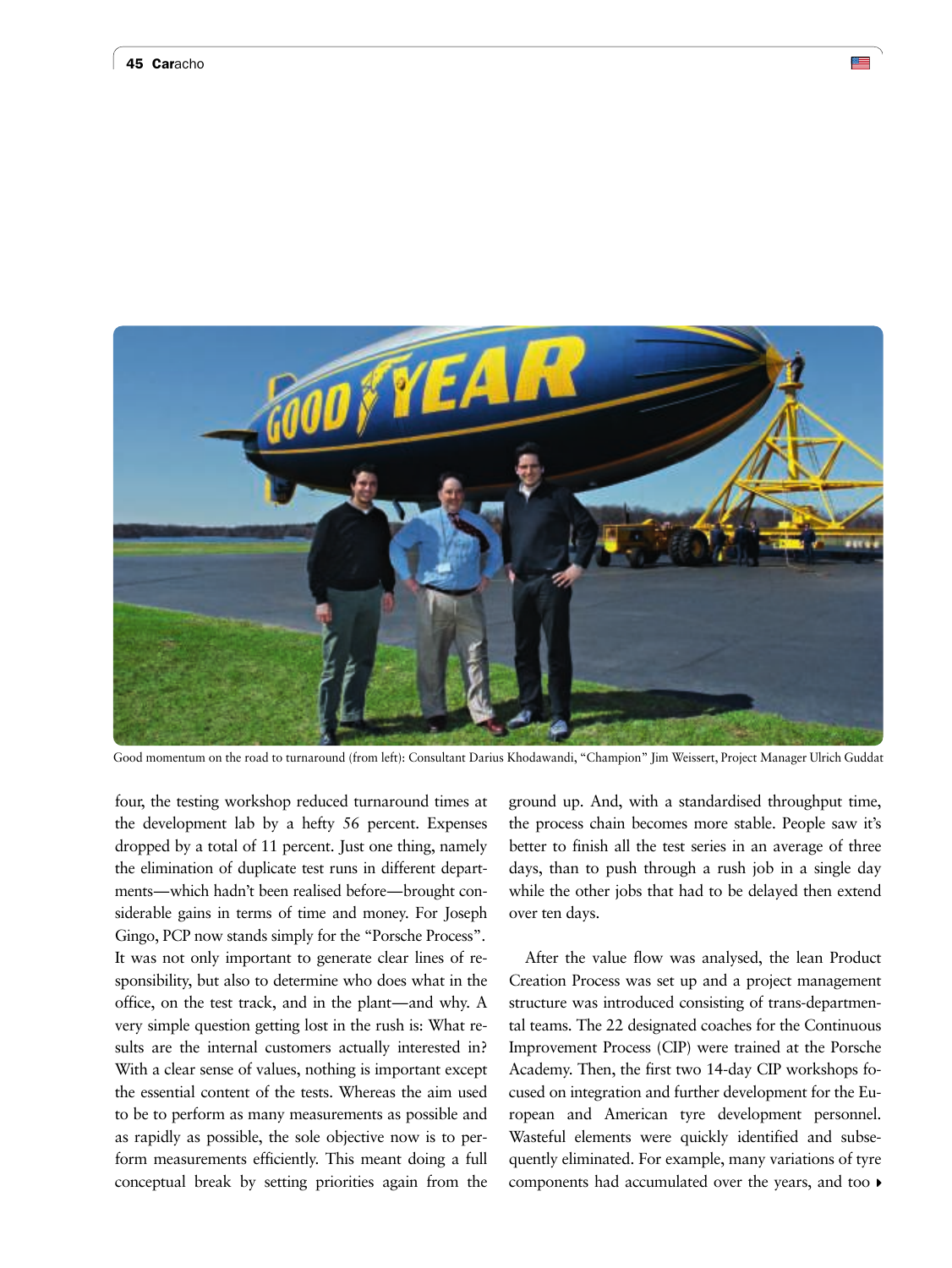

Tasks and objectives: CIP workshop put down on paper

many prototypes were being built, some of which didn't function in the plant because they were manufactured there on different equipment than in the prototype shop. The decision to stick with the standardised two-week workshop format despite the investment in time it entailed paid off in the long run—because this period also covers how to implement the new process, not to mention the momentum the project gathered on its own. As consultant Ulrich Guddat noted with satisfaction, "Goodyear didn't just follow our systems advice, but continued on its own after the project was over to keep on improving the process". Joseph Gingo intends to introduce additional improvement measures to related departments, such as marketing and production, and he wants to extend the lean system to the company's financial sector as well.

No hint of cultural differences between Germany and the USA were found in terms of work. Anyone taking a look at the business card of Jim Weissert, who is one of the two people at Goodyear responsible for the whole process, knows the message has come home. Weissert, who was there at the Technical Center in Akron from the beginning, has cards listing him as a "champion" in Lean, Six Sigma, and PCP. "Champion" doesn't really describe him, though. He prefers the word "godfa-

E